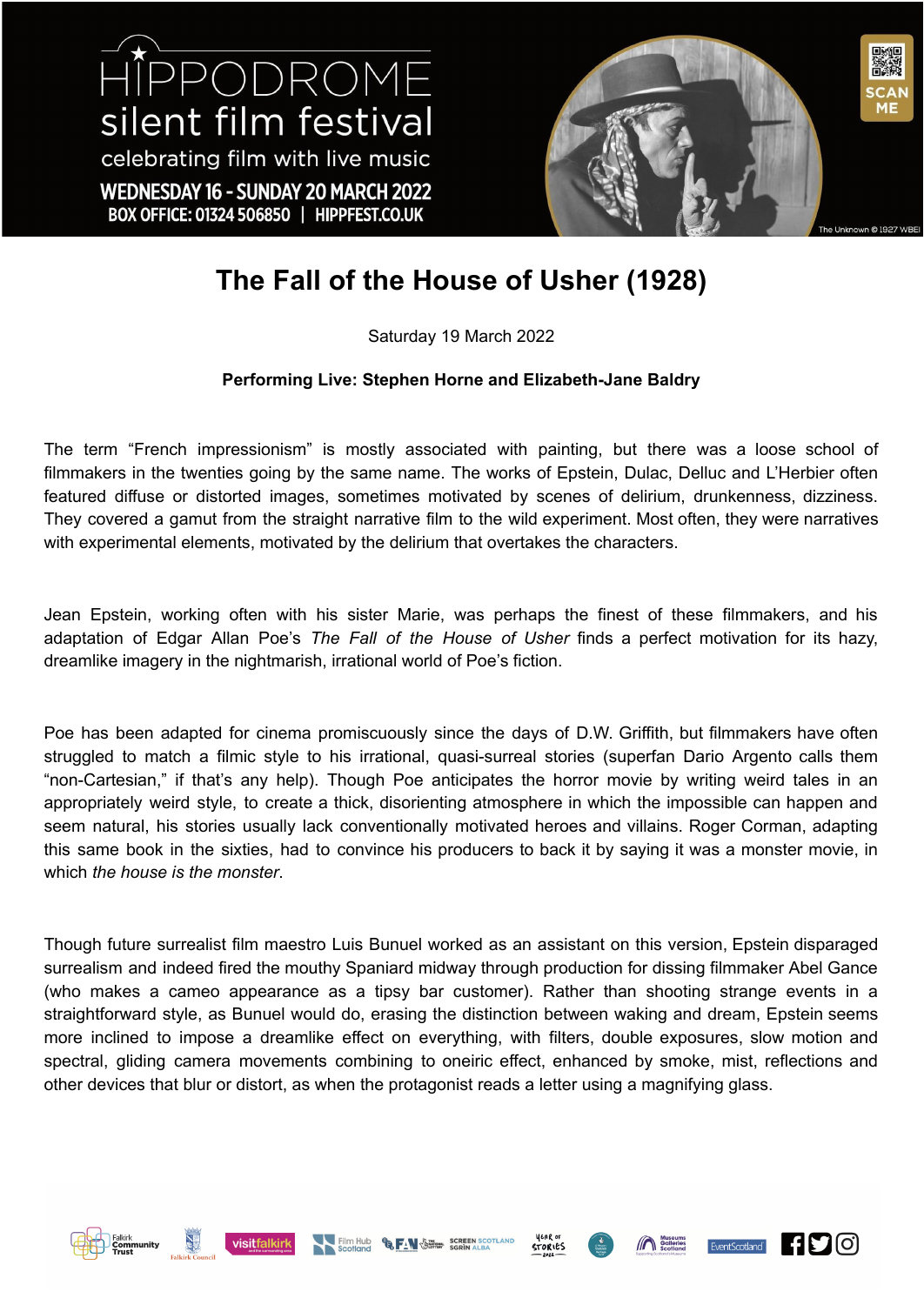## HIPPODROME silent film festival celebrating film with live music WEDNESDAY 16 - SUNDAY 20 MARCH 2022 BOX OFFICE: 01324 506850 | HIPPFEST.CO.UK



Epstein also favours detail shots to tell the story, eschewing the full-figure compositions so common in silent cinema in favour of fragments – hands, feet, faces and objects – assembled in the edit to create inescapable connections, everything seeming close-up and unquestionable, as in a dream. Spaces are created not so much through wide master shots, but through little bits of film that add up to a portrait that exists only in our imaginations: in this sense, Epstein is quite Hitchcockian, at a time when Hitchcock was barely known. Close-up of a man looking. Close-up of what he's looking at. The eyeline creates a sense of the total scene, the relationship between spectator and object, but we never actually see this.

As Hitchcock showed, it's a technique peculiarly suited to creating tension, and this proto-horror film creates considerable chills and suspense by making us put the pieces together in our heads. When Epstein does shoot a wide shot, he goes to extremes, so that the figures are dots in a landscape or dolls in cavernous chambers. Then suddenly they're massive, disembodied heads staring at each other with some kind of intense emotion…

Epstein's adaptation anticipates later genre entries to a remarkable degree: the scene where staff and customers in a wayside inn react with alarm and suspicion to the hero's stated destination at the titular house, has reappeared in countless Dracula movies to the point of parody.

*Usher* has always been a popular tale to adapt: asides from Corman's drive-in version with Vincent Price, there's the experimental-expressionistic take by Americans James Sibley Watson & Melville Webber, which appeared the same year as Epstein's, a semi-animated version by Czech surrealist Jan Svankmayer, and a creaky but spooky semi-professional version made in Britain in 1950. It doesn't seem essential for the filmmakers to decide what the story means, and Poe is at pains not to tell us. But simply by following the irrational narrative, in a sufficiently stylish and mysterious manner, the piece works its magic. Epstein is true to the tale, and rather than expanding it with irrelevances to turn the short story into a feature, he unfolds the events at a suitably somnambulistic pace, which never gets dull because everything is just so sinister, so strange…

Not that Epstein didn't have strong views on what made Poe work. He objected to Baudelaire's translations, claiming the French decadent poet mistook "innocence" for "ghastliness." And so here, the morbidity is second to the beauty. After all, Epstein liked to insist that the dead in Poe's works are "*only slightly dead*."